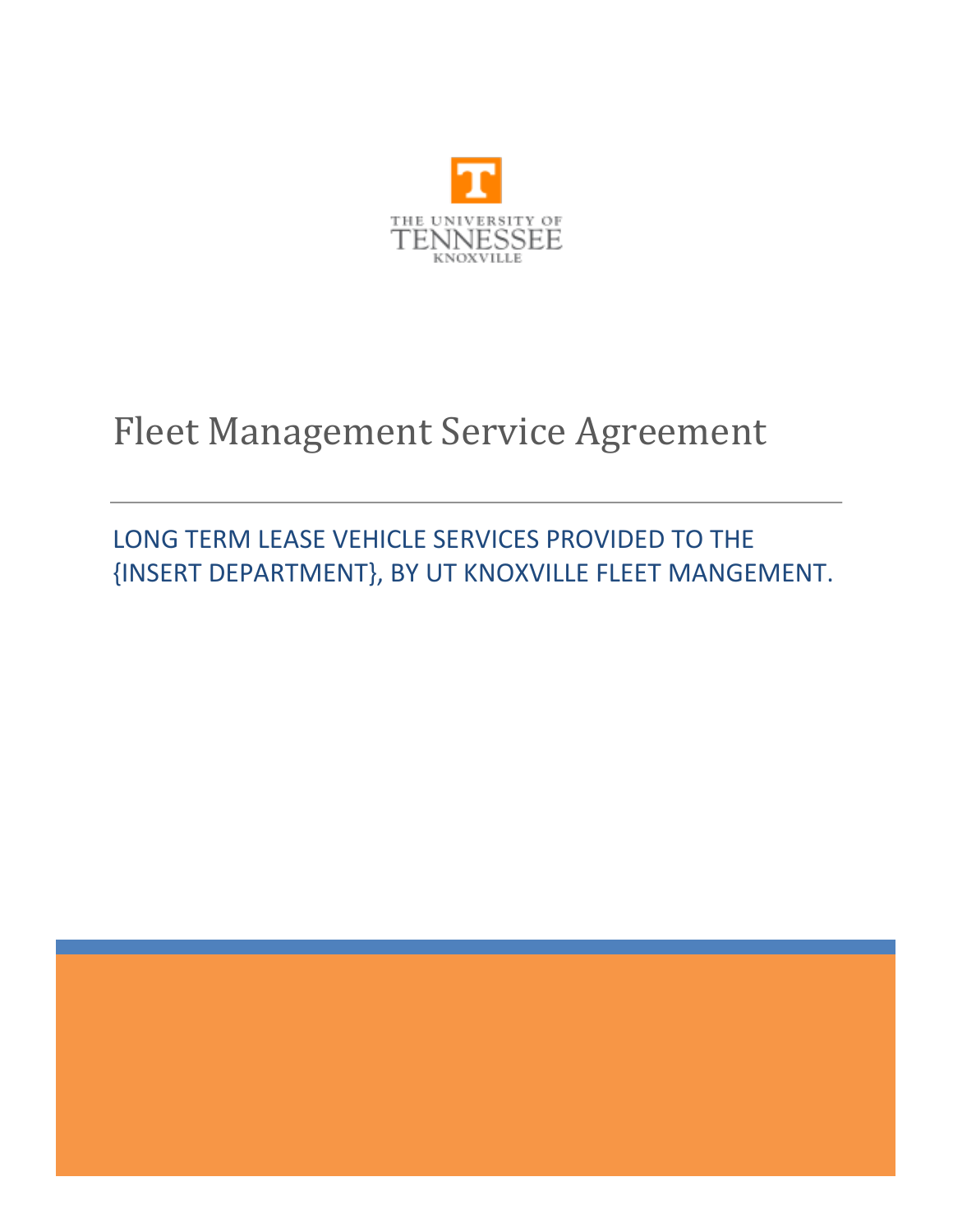## Contents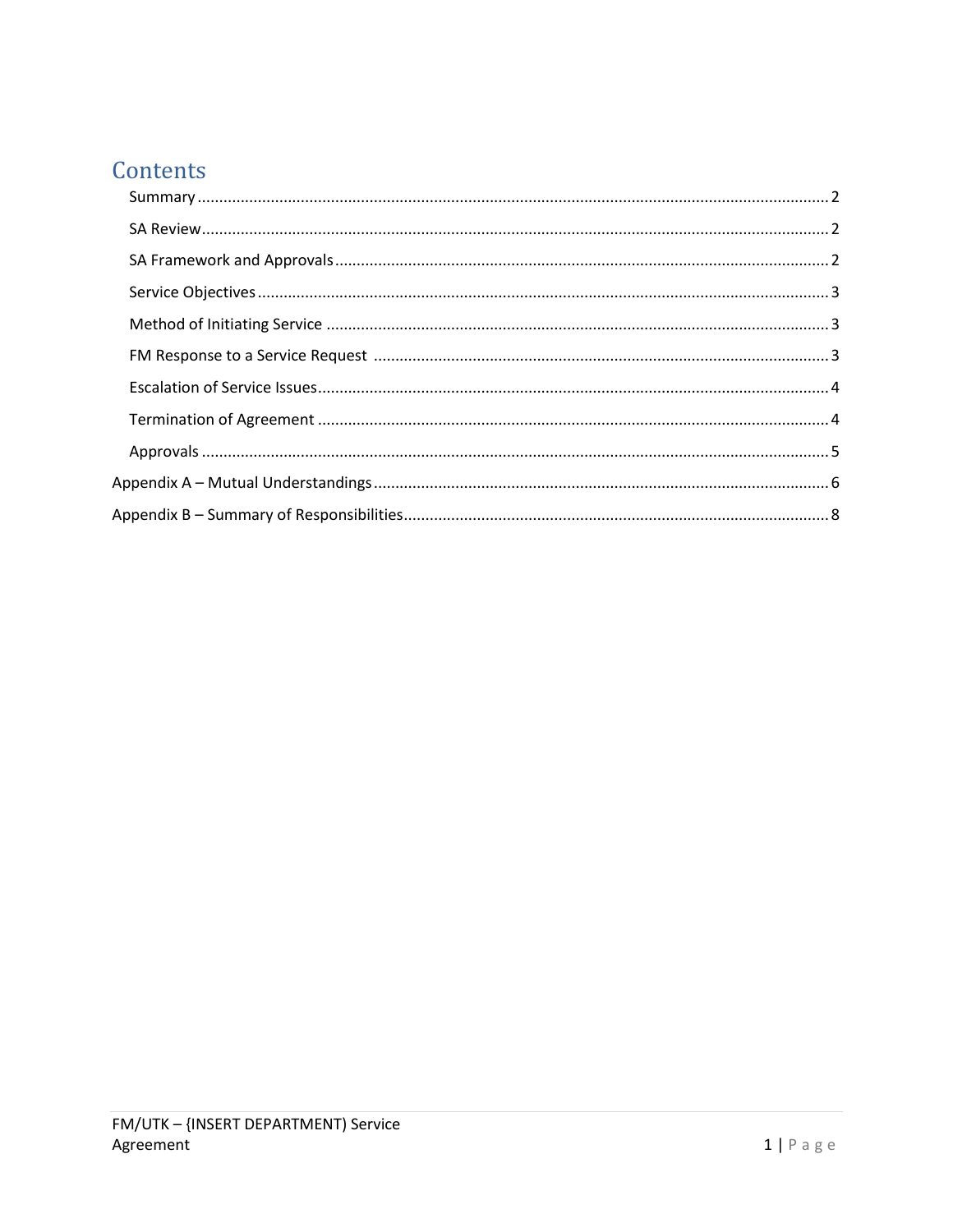#### <span id="page-2-0"></span>**Summary**

The UT Knoxville Fleet Management provides long term leased vehicles (exceeding four months in duration), as part of their services to the campus community, through defined chargeback models. Further information may be obtained from the Fleet Management website (fleetmanagement.utk.edu) or by contacting the department directly at 865.974.2134.

This Service Agreement (SA) between University of Tennessee Knoxville (UTK) Fleet Management (FM) (the "Service Provider") and the {INSERT DEPARTMENT} (the "Customer") establishes a commitment for long term transportation needs provided by FM in support of {INSERT DEPARTMENT}.

#### <span id="page-2-1"></span>**SA Review**

The UTK FM Director responsible for this SA (acting on behalf of Service Provider) will hold a review with {DEPT NAME} (acting on behalf of the Customer). This review will occur upon request by the Customer or after a departmental change in leadership within the Customer's department. Current service levels as described may change based on yearly or biennial reevaluations of Fleet Management budgeting requirements. If major changes are initiated, new service agreements or amendments will be completed.

During the review process the Service Provider will provide an updated UTK Cost Model to the Customer reflecting cost for services currently being offered by the Service Provider. The updated UTK Cost Model will be available to the Customer no later than January 31 (following CBO approval) of any given year to allow the Customer time to prepare for the upcoming fiscal year budget cycle.

#### <span id="page-2-2"></span>**SA Framework and Approvals**

This Service Level Agreement (SA) is to be used to document long term leased vehicle services provided by FM. This document articulates the formal service commitments made by FM, as the Service Provider to the Customer. This document will be reviewed and approved by the Director of Fleet Management or a designated FM representative and {INSERT DEPARTMENT}.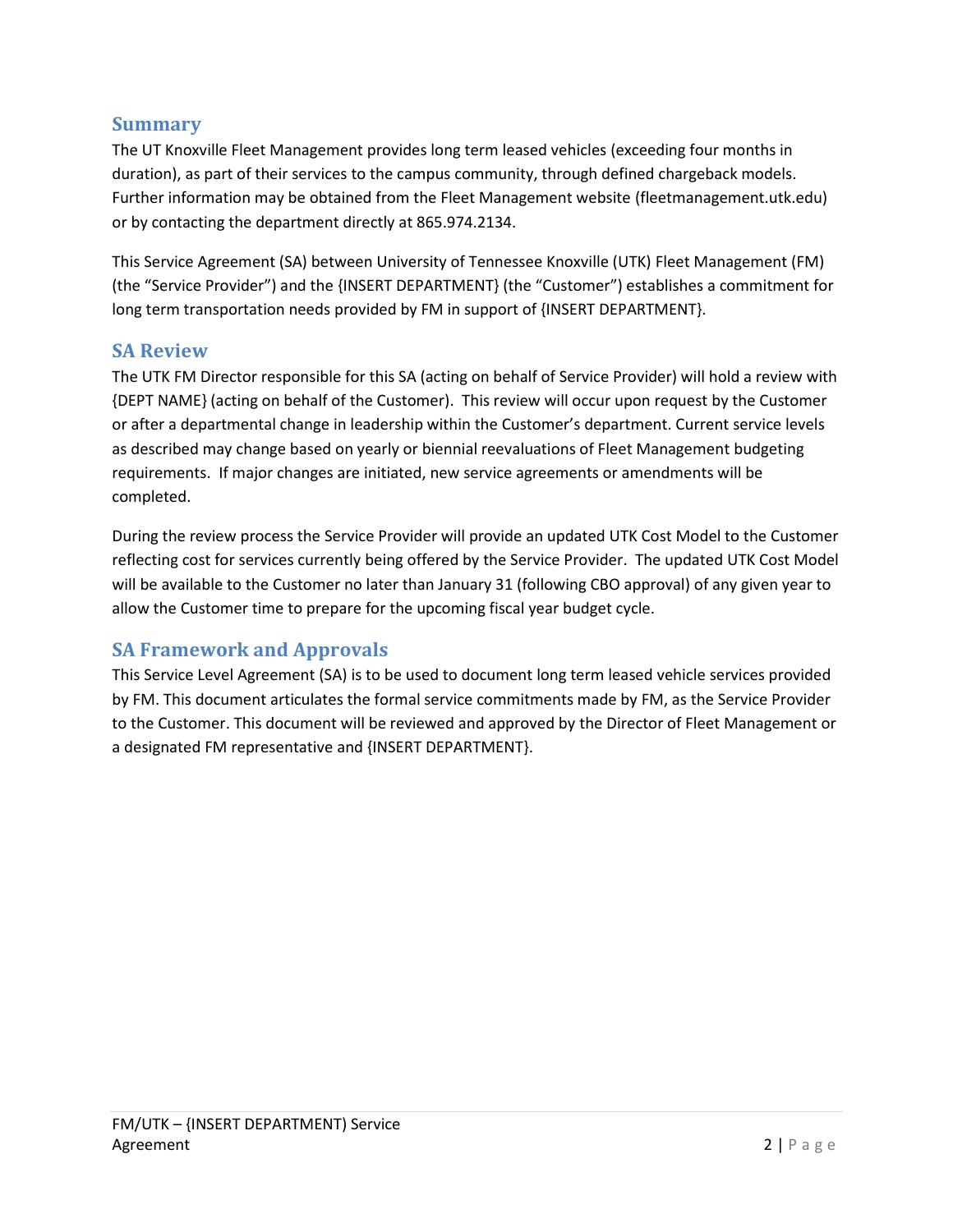#### <span id="page-3-0"></span>**Service Objectives**

FM makes available to the Customer the use of a long term leased vehicle and associated services listed below. FM provides long term leased vehicle services to the campus community as a whole through standard monthly lease charges. Vehicle services specifically identified below are included in the Customer's monthly lease amount.

The quantity and types of vehicles available for long term lease fluctuates on a daily basis. However, typical examples of obtainable vehicle types would include:

- o Sedans 4 to 5 passengers, of varying types and sizes
- o Minivans 7 passengers, can be passenger or cargo
- o Sport Utility Vehicles 4 to 6 passengers, of varying types and sizes
- $\circ$  Passenger vans 12 passengers, can be passenger or cargo
- $\circ$  Trucks 2 to 5 passengers, of varying types and sizes
- Vehicles have specified preventative maintenance included in the monthly charge.
- Vehicles have a flat charge with unlimited miles included in their monthly charge.
- Vehicles are provided a tax-free fuel card for fuel consumed by the vehicle. All fuel is charged back to the leasing department.
- Vehicles are all direct billed through a monthly interdepartmental transfer.
- Loaner vehicles are provided for the leased vehicle for servicing/repairs, when available.
- GPS and fuel purchase data can be provided, if available, upon request.
- For any charges (such as damage due to negligence) that are billed back to the leasing department, Fleet Management will repair or manage the repair of the vehicle using formalized agreements with local body shops and parts vendors. All FM labor will be calculated at a standard hourly rate.

#### <span id="page-3-1"></span>**Method of Initiating Service**

Customers can make an inquiry or request by calling FM at 865.974.2134 or submitting a request form located on the FM website at fleetmanagement.utk.edu. The completed forms can be emailed to the FM email address – fleetmanagement@utk.edu.

#### <span id="page-3-2"></span>**FM Response to a Service Request**

If the Customer has specific requests or issues that need to be addressed, please contact FM directly via phone or email. For requests placed through the standard avenues, FM employees are available Monday - Friday, 8:00 AM - 5:00 PM when the University is open for business and will acknowledge service requests within one business day. For requests submitted outside of these hours, we will respond the following business day. The office phone number is 865.974.2134. The departmental email account is fleetmanagement@utk.edu.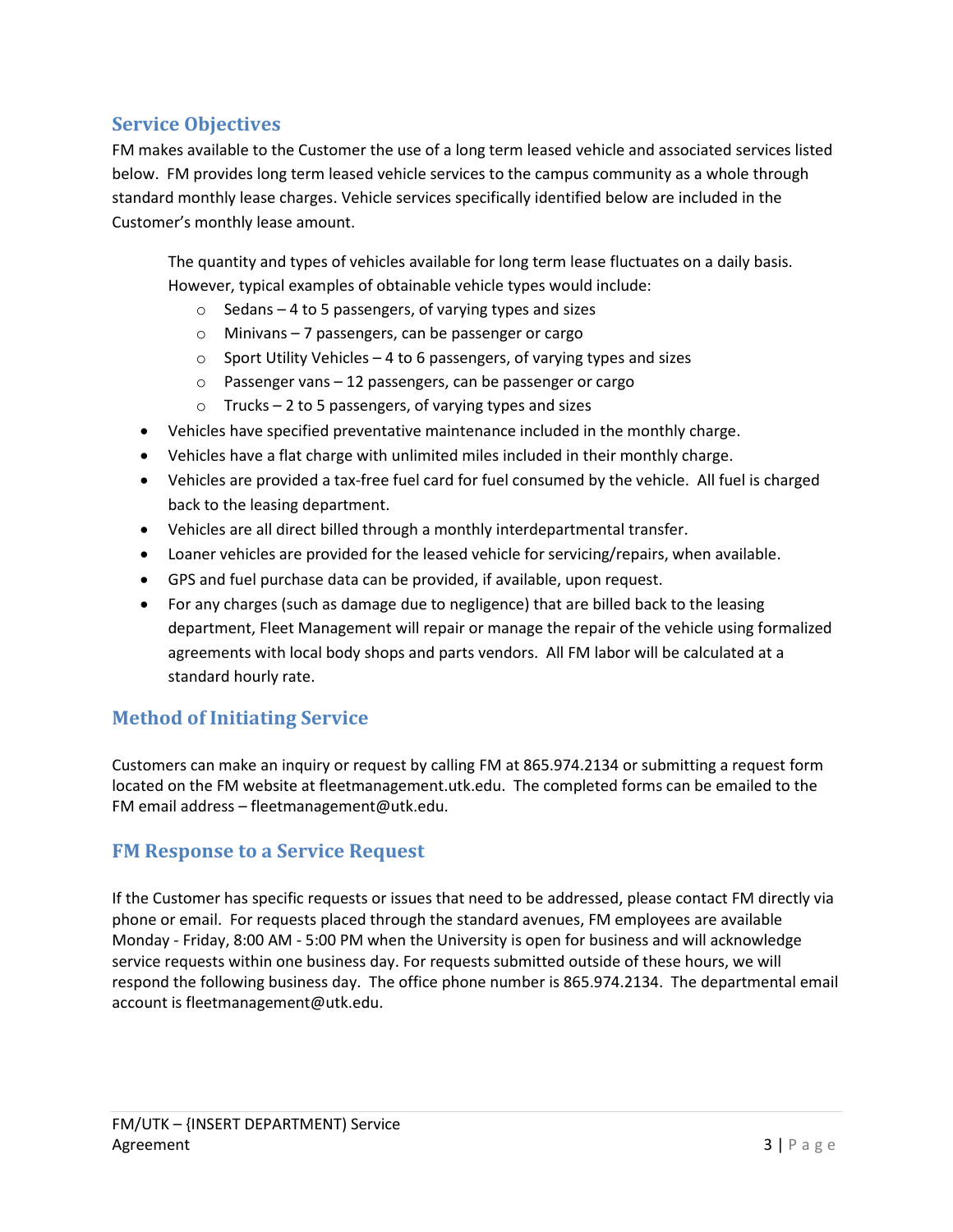#### <span id="page-4-0"></span>**Escalation of Service Issues**

For disputes regarding the services covered in this SA, the following steps of escalation should be followed until resolution:

- Step 0: Issue Identified
- Step 1: UTK FM Representative, {INSERT DEPARTMENT} attempt to resolve
- Step 2: UTK FM Director attempt to resolve
- Step 3: For extremely rare issues, UTK Executive Director of Auxiliary Services and/or Sr. Associate Vice Chancellor for Finance and Administration resolves.

#### <span id="page-4-1"></span>**Termination of Agreement**

Either party may terminate this long term lease agreement with 30 day written notification. However, {INSERT DEPARTMENT} will be subject to one of the options detailed below with respect to a vehicle lease.

Fleet Management provides two types of long term leasing categories:

- Existing vehicle lease or;
- Special purchase lease

An existing vehicle lease includes a vehicle already purchased and in use by Fleet Management. The vehicle is leased to the Customer without any special duration requirements.

If a department determines that it would rather lease a newly purchased or non-available vehicle in lieu of utilizing a vehicle from the rental pool, there are a few considerations to be made. A special purchase lease will be required in order to ensure all depreciation costs associated with the vehicle are recovered. Fleet Management will agree to purchase a new vehicle with the mutual understanding that one of two processes are followed. The first option consists of, ideally, leasing the vehicle through the full depreciation/lease time period. Depreciation periods are usually 60 months. Qualifying service vehicles may depreciate over a 120 month period. After that time period, the lease is month to month without duration considerations.

Secondly, if for any reason the department determines it no longer requires the vehicle for the full lease agreement time period, the leasing department will be responsible for the monthly payments until the vehicle is either leased to another department or sold. If sold, and the sale price did not meet or exceed the remaining book value, the department will be required to cover the difference between book value and the sale price. Anytime a vehicle is returned early, a **mandatory 30 day written advance notice** must be provided to streamline the reassignment or sales process.

If the business needs of the campus determine that the leased vehicle must be replaced with a different vehicle, the Customer must surrender the vehicle. Any adjustments of lease rates would be handled accordingly by FM. A new Service Agreement may be required.

After a vehicle is returned, if it is found to have damage to the vehicle the costs or repairs will be forwarded to the Customer. Damages such as curbed tires, scraped body panels, and broken windows would be examples of negligent damage. In addition, if the vehicle is returned in an excessively dirty state, additional FM labor fees or 3<sup>rd</sup> party professional cleaning fees will be forwarded to the Customer.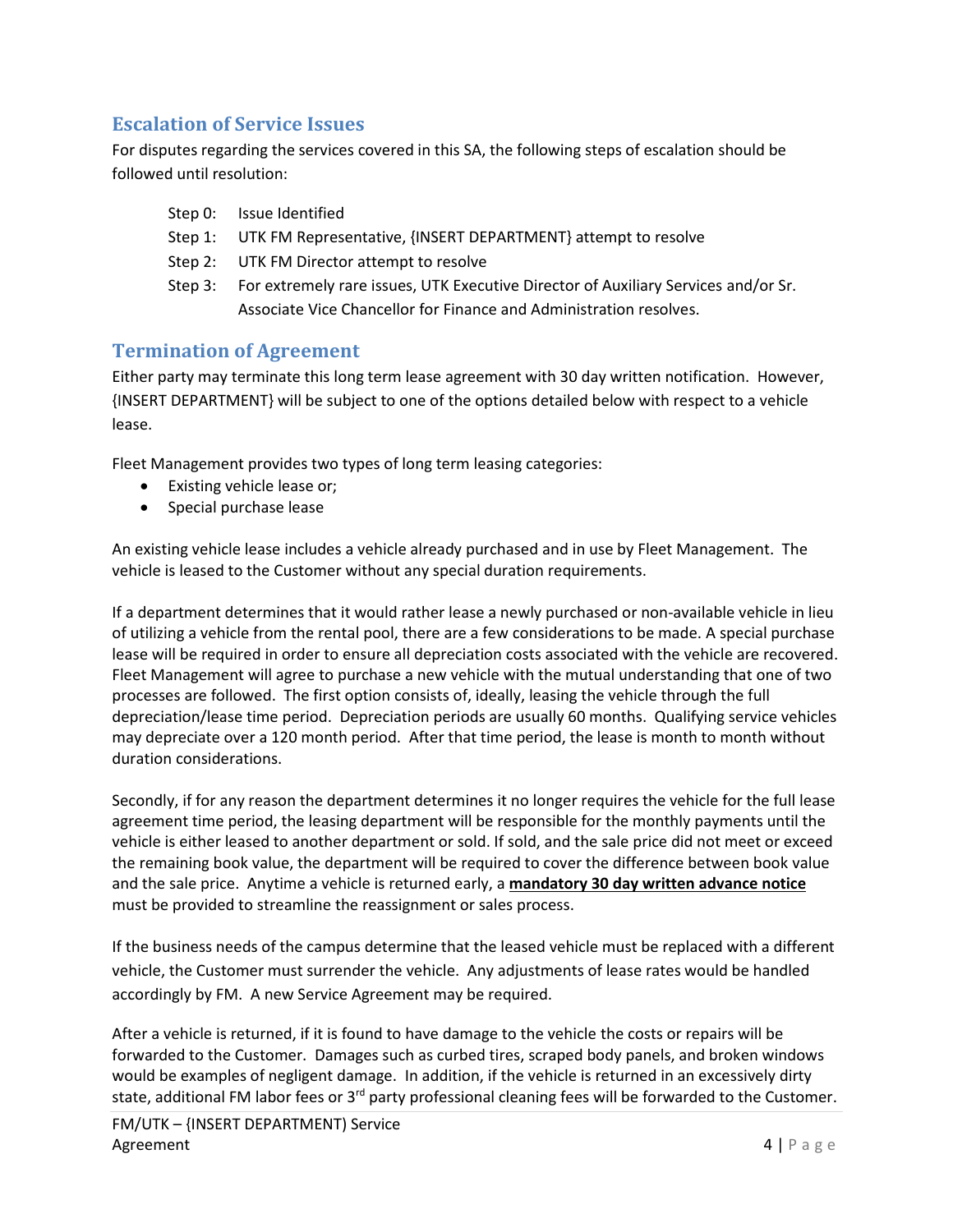#### <span id="page-5-0"></span>**Approvals**

All long term lease vehicle charges, associated fuel, and any other charges will be debited via interdepartmental transfer on a monthly basis. The benefits received from this amount is reflected in the previous Service Objectives. Fleet Management reserves the right to adjust rates based on FM budgetary requirements.

| Initial UT #:             | __see attached______________________                                                                                   |  |  |  |  |  |
|---------------------------|------------------------------------------------------------------------------------------------------------------------|--|--|--|--|--|
| Color:                    |                                                                                                                        |  |  |  |  |  |
| Year:                     | <u> 1989 - Johann John Stone, markin amerikan ba</u>                                                                   |  |  |  |  |  |
| Make:                     | <u> 1999 - Johann John Stone, mars et al. (</u>                                                                        |  |  |  |  |  |
| Model:                    |                                                                                                                        |  |  |  |  |  |
| <b>Beginning mileage:</b> | <u> 1999 - Johann John Harry Harry Harry Harry Harry Harry Harry Harry Harry Harry Harry Harry Harry Harry Harry H</u> |  |  |  |  |  |
| License Plate:            |                                                                                                                        |  |  |  |  |  |
| <b>Initial Lease:</b>     | S                                                                                                                      |  |  |  |  |  |

Note:

The vehicle will be inspected and any damage will be recorded before the vehicle is released for the long term rental. The effective period of this agreement is concluded. After the effective period is concluded, the agreement then converts to a month-to-month arrangement.

| Name | Role | Signature | Date |
|------|------|-----------|------|
|      |      |           |      |
|      |      |           |      |
|      |      |           |      |
|      |      |           |      |
|      |      |           |      |
|      |      |           |      |
|      |      |           |      |
|      |      |           |      |
|      |      |           |      |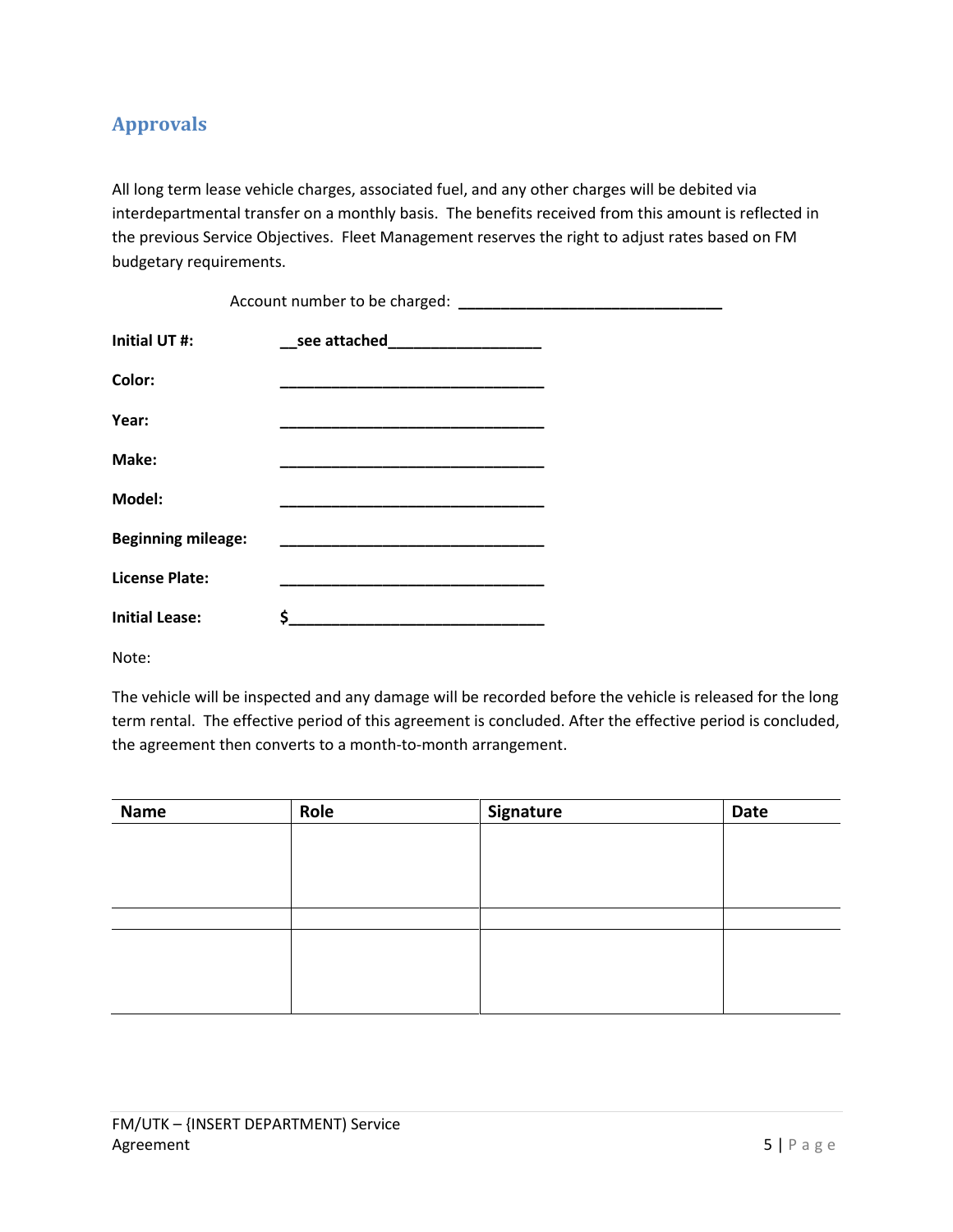### <span id="page-6-0"></span>**Appendix A – Mutual understandings**

Fleet Management will provide to the Customer: a vehicle, a single key, and a fuel card. In an effort to standardize the FM fleet, some vehicle makes, models, body types, and options may be required by FM. The monthly lease amount may fluctuate from year to year dependent on operating cost changes. The lease amount will cover the cost of the vehicle as well as the preventative maintenance. Normal wear items such as tires, wiper blades, and brakes and rotors are also included in the lease amount, if the components of the vehicle are worn by normal daily use. The replacement or repair of defective parts which are determined to be no fault of the department are covered, as well.

All up fitting or after-market additions that are made to the vehicle after the vehicle was purchased must be paid for in full at the time of the up fitting by the Customer. Examples may include an extra key, bed liners, or specialized floor mats. The only exception to this rule would be in regards to retro-fitting an existing vehicle to fulfill a customer need. Costs associated with that vehicle would be decided between the Director of Fleet Management and the Customer.

Repairs due to negligence are not included in the preventative maintenance program. The Customer understands that *all* damage to state owned vehicles must be promptly reported to Risk Management and Fleet Management via Risk Management's "Driver's Report of Vehicle Accident" form (see Fiscal Policy FI0135). The costs of damages to leased vehicles while in the care of a leasing department will be charged back to the leasing department unless a police report specifies the damage was not caused by driver error or neglect.

As long as, all precautions were taken to protect UT property, in the event a vehicle is damaged due to "Acts of God" or unexpected severe weather, the damages to the vehicle will not be charged back to the department. Examples such as chipped windshields, flood damage, animal impacts, and hail would not, necessarily, be considered negligence by the department.

The leasing department agrees to comply with all preventive maintenance requests. The vehicles are monitored by fuel consumption and/or time period to determine when the vehicle requires preventative maintenance servicing. The vehicle must be delivered to FM within 2 weeks of the request unless instructed otherwise by FM staff.

If the leased vehicle is continuously based outside of Knoxville and it is not able to be serviced by Fleet Management, an additional service package will be supplied to ensure proper maintenance of the vehicle. This program (TMS) will be utilized for all vehicle maintenance or repairs for this select group of vehicles.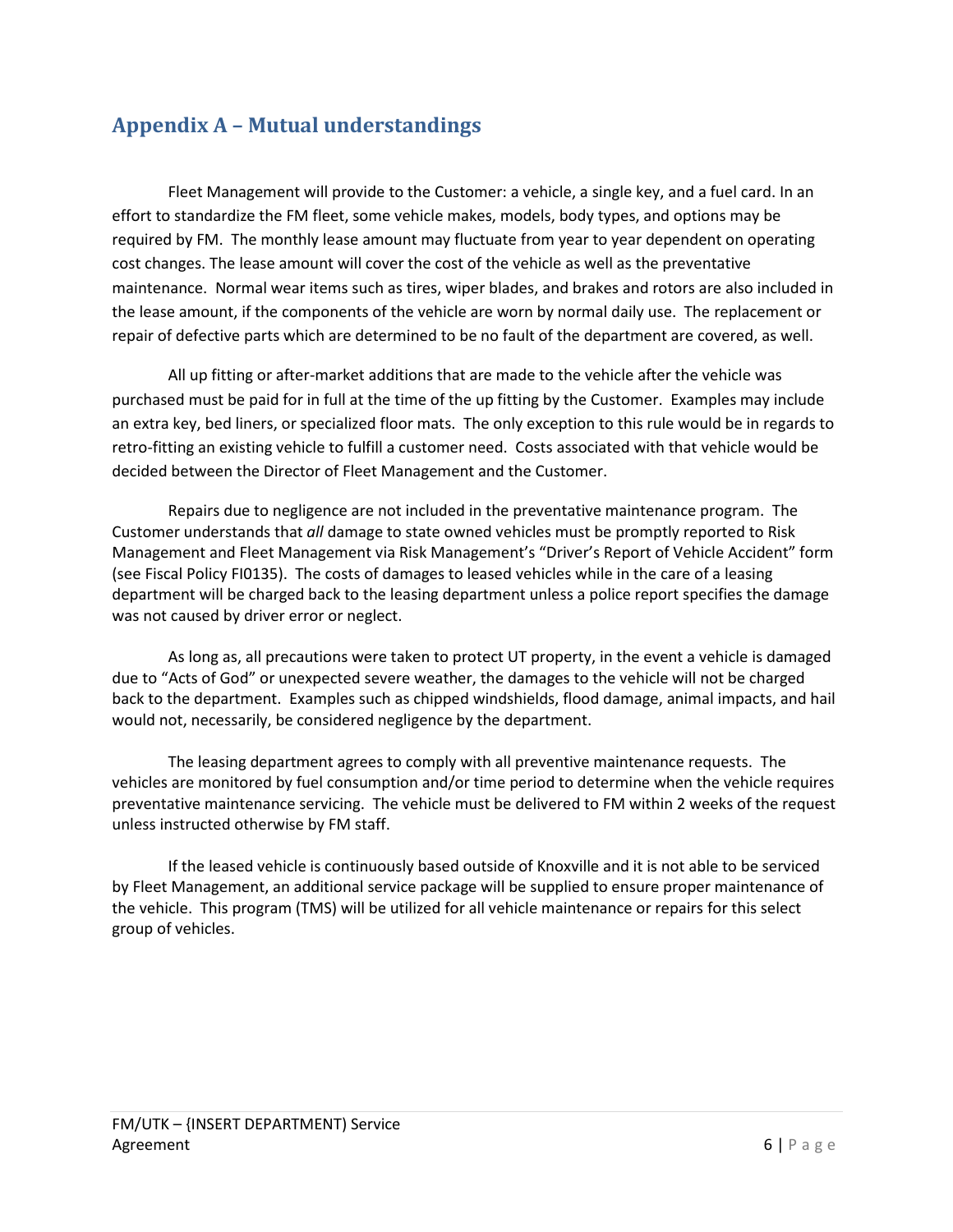## **Appendix A – Mutual understandings (continued)**

Each vehicle will be provided with a universal fuel card which is vehicle specific and activated by the personnel number of any active employee. This fuel card must be used for all fuel purchases to assist in efficient and prompt preventative maintenance, as well as, fuel reporting purposes for the campus. Use of the fuel card results in lower cost per gallon rates due to the omission of state taxes and a negotiated bulk purchase price. It will be the Customer's responsibility to ensure that the assigned vehicle's fuel card is used only to fuel the associated vehicle. Starting July 1, 2017 all fuel purchases for the leased vehicle will be passed back to the Customer. Complete fuel transactional data will be made available to the Customer.

The appearance of UT vehicles is important. To assist, the Fleet Management car wash is available (depending on rental demand) for car washes and light vacuuming during normal business hours. Please contact FM in advance to schedule a cleaning. Car washes associated with outside companies are allowed once a month with a maximum cost of \$15 per wash.

All tolls and tickets are the responsibility of the Customer. If FM receives notice of an occurrence, FM will make every attempt to relay the information to the affected Customer for rectification.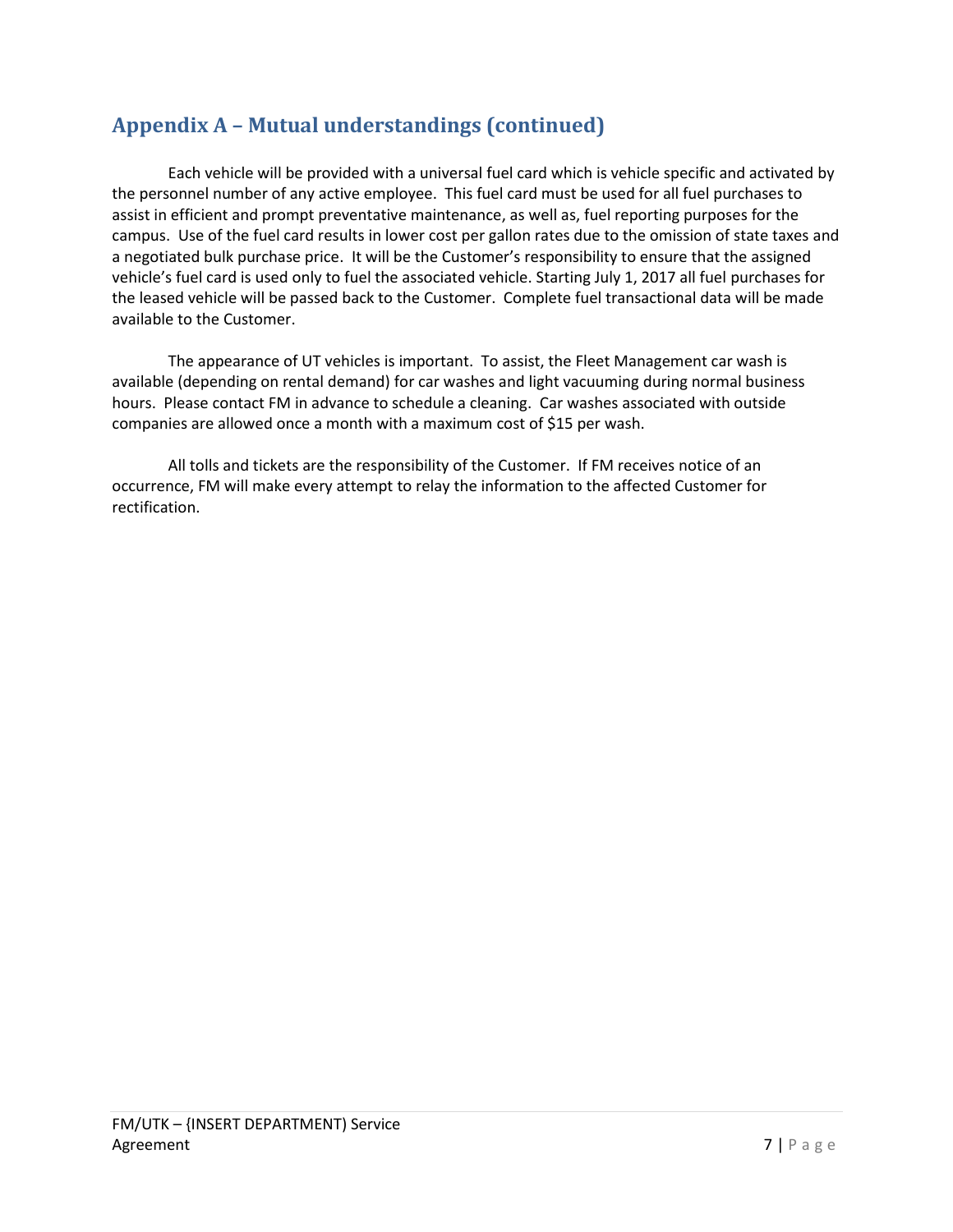## <span id="page-8-0"></span>**Appendix B – Summary of Responsibilities**

Responsibilities of the Provider (FM) and the Customer (INSERT DEPARTMENT) for each service listed in Appendix B, are listed below.

The Customer (INSERT DEPARTMENT) will ensure that the following expectations and responsibilities are upheld in regards to the long term lease of the vehicle.

- 1. The leased vehicle will be maintained in a clean and professional order by the Customer as is expected while representing the University in a University owned vehicle.
- 2. Smoking is not allowed in the vehicle.
- 3. Only service animals are allowed inside of the cab of vehicles.
- 4. The Customer shall utilize the vehicle in a responsible and professional matter by obeying all laws including the speed limit.
- 5. The Customer shall ensure that all vehicle preventative maintenance requests from the Provider will be concluded within 2 weeks of the request.
- 6. Any and all vehicle incidents will be reported within 24 hours to the Provider and Risk Management via Risk Management's "Driver's Report of Vehicle Accident" form. The report must be completed even if no damage seems apparent. If a police report exists, the report number is also required.
- 7. All fuel utilized by the vehicle will be purchased using the provided fuel card.
- 8. The Customer will ensure that the drivers record accurate odometer entries at the fuel pump for every fuel purchase.
- 9. The Customer will reconcile and verify that all fuel purchases relayed back to the leasing department are valid and appropriate.
- 10. The Customer will keep FM informed of all account information changes. Examples include account numbers and contact information.
- 11. The Customer will ensure that all drivers of the vehicle can legally and safely operate UT owned vehicles.
- 12. The Customer will provide a 30 day written advance warning when planning on surrendering a long term lease vehicle.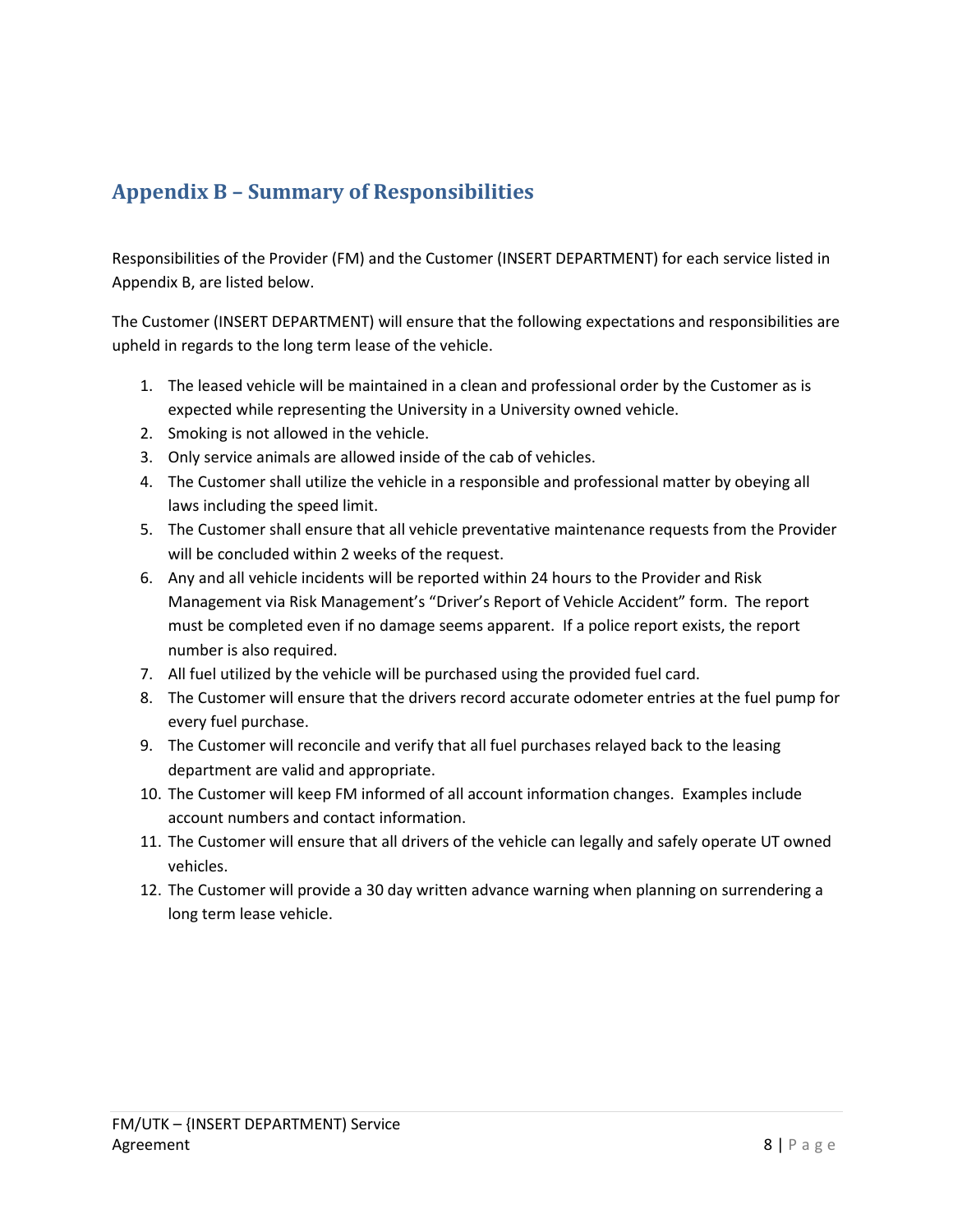## **Appendix B – Summary of Responsibilities (continued)**

The Provider will ensure that the following expectations and responsibilities are upheld in regards to the long term lease of the vehicle.

- 1. The Provider will ensure that a clean and mechanically reliable vehicle is provided, as well as, a single vehicle key.
- 2. The Provider will maintain a tax-free fuel card along with an onsite fuel island with discounted fuel.
- 3. The Provider will ensure timely preventative maintenance work is completed on the vehicle.
- 4. The Provider will administer an ARI Roadside Assistance program for after hours or off campus issues.
- 5. The Provider will provide a preventative maintenance program managed by a  $3<sup>rd</sup>$  party for select vehicles who are not based in the Knoxville area.
- 6. The Provider will manage the vehicle, fuel card, preventative maintenance, vehicle repairs, direct billing, & reporting.